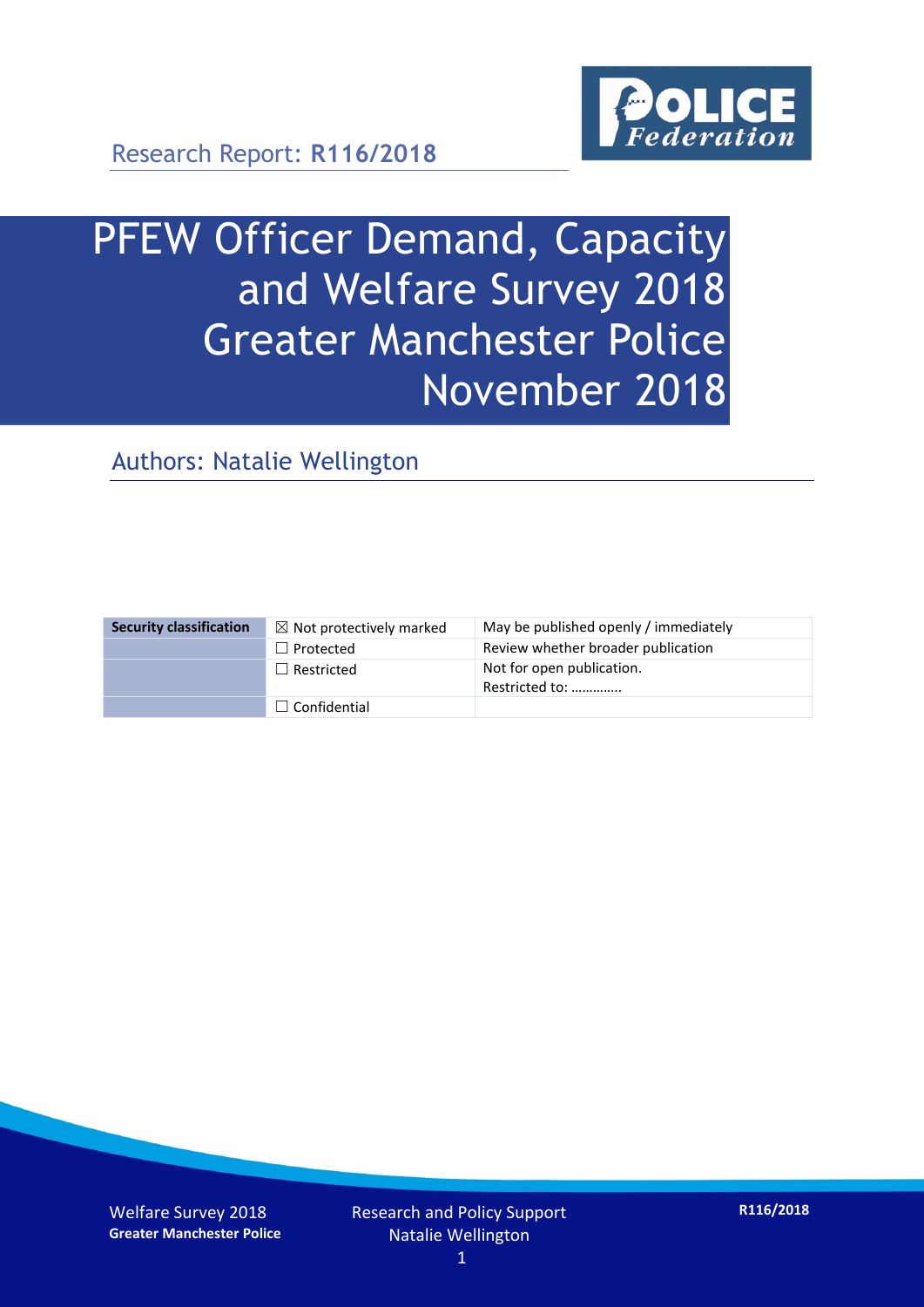### **FOREWORD**

#### **INTRODUCTION**

Over the last decade, the impact of reducing policing budgets on officer numbers has been considerable, with a 15% fall in officer numbers over a seven year period from a high of 142,056 in 2009 to 121,010 in March 2018. $^{\mathrm{i}}$  Evidence from a focus group study conducted by the PFEW<sup>ii</sup> highlighted that these reductions may be having a negative effect on officers individual wellbeing. It was within this context that the Police Federation of England and Wales (PFEW) began a biennial Demand, Capacity and Welfare Survey. The 2018 PFEW Officer Demand, Capacity and Welfare Survey is the second iteration of the survey.

This report provides a summary of responses to key questions from the 2018 PFEW Officer Demand, Capacity and Welfare Survey from respondents in Greater Manchester Police.

Where appropriate, details of average responses from last year, or the police service as a whole, are also presented. However, differences across these figures have not been tested to assess whether they are statistically significant<sup>1</sup>; therefore any and all differences reported are for guidance only and must be treated with caution.

Force rankings have not been included, because not all differences are statistically significant. In addition, forces with fewer than 100 respondents were not provided with a force level report as their sample size was too small to be representative of the force as a whole and may have enabled identification of individuals based on their demographics.

Please be aware that the total number of responses for each item may vary slightly as not all items were answered by all respondents, and all percentages are rounded to the nearest whole number. In addition, the actual differences between any and all groups may be quite small and these details should be considered when interpreting the data.

Welfare Survey 2018 **Greater Manchester Police**

-

 $<sup>1</sup>$  As all the data are derived from samples of the population, rather than the whole population, percentage figures calculated are strictly</sup> speaking estimates, rather than exact measures. This means that every figure has a margin of error associated with it. Hence a very small percentage difference year on year may be due to sampling, rather than to actual changes.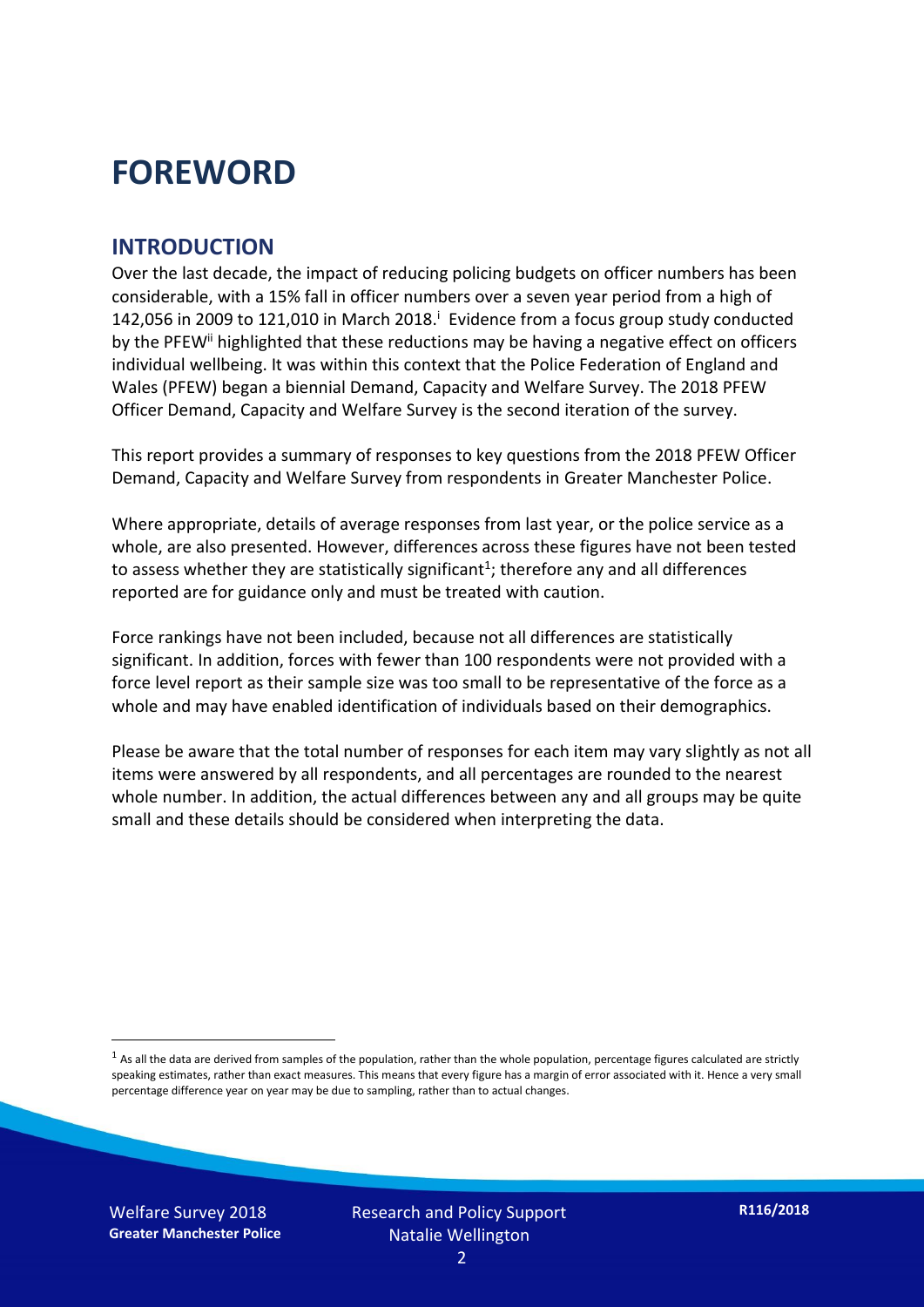#### **RESPONSE RATES AND DEMOGRAPHICS**

Survey responses were gathered over a six-week period between August and September 2018. All officers of the federated ranks in England and Wales were eligible to participate.

Analyses were conducted on a sample of 18,100 responses drawn from all 43 forces across England and Wales.<sup>2</sup> The national response rate for the 2018 survey was 15%.

Overall 4% of respondents (n=788) to the survey declined to state which force they belonged to. These responses have been included within the national data but are excluded from force-level analyses.

731 responses were received from Greater Manchester Police, representing a response rate of around 12%.<sup>3</sup> The margin of error for this report has been calculated using the size of the sample and the population. At a 95% confidence level, this force report has a 3% margin of error. If the margin of error is less than 5%, it can be considered to be within the normal bounds of academic rigor.<sup>4</sup> If this threshold has not been met, the results from this report must be interpreted with caution.

70% of responses from Greater Manchester Police were received from male officers and 26% of responses were from female officers. The other 4% preferred not to say or identified in another way. In regards to rank, 78% of respondents from Greater Manchester Police were Constables, 17% were Sergeants, 4% were Inspectors, and 1% were Chief Inspectors. 5% of responses from Greater Manchester Police were received from Black and Minority Ethnic (BME) officers.

- <sup>3</sup> Based on March 2018 Home Office figures of officer headcount, for full details please see item ii in the reference section.
- <sup>4</sup> The generally accepted academic standards is a 95% confidence level with a 5% (or less) margin of error.

Welfare Survey 2018 **Greater Manchester Police**

-

 $2$  Data were removed where the respondent indicated they were not currently a police officer or they gave implausible answers – for full exclusion criteria, please see the full report.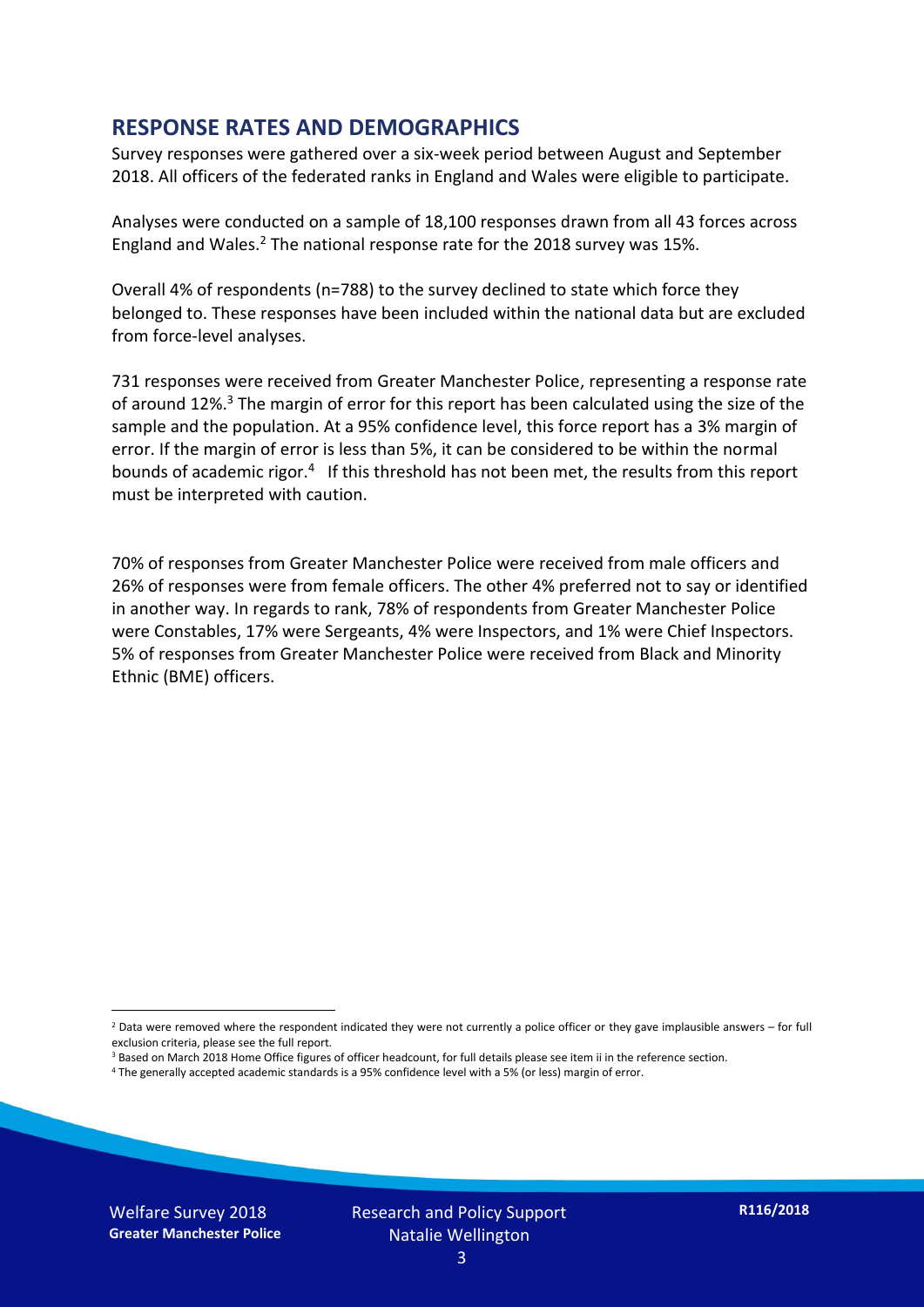### **INFOGRAPHIC**



#### **Who responded?**

**731** responses were received from Greater Manchester Police, representing a **12%** response rate



Welfare Survey 2018 **Greater Manchester Police** Research and Policy Support Natalie Wellington

4

**R116/2018**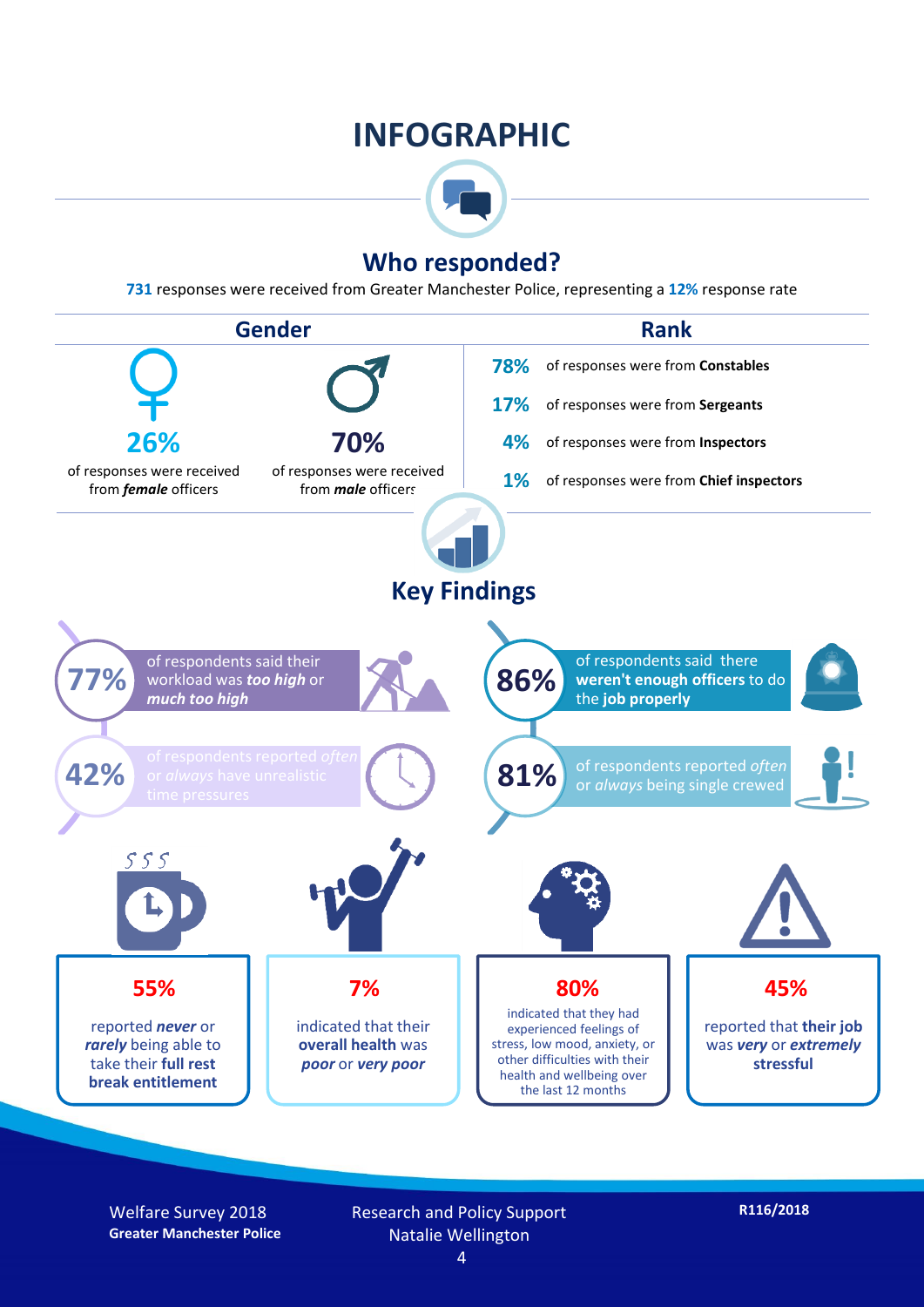### **Executive Summary**

- **731** responses were received from Greater Manchester Police, representing a response rate of around **12%**.
- The average (mean) rating for overall Job satisfaction for respondents from Greater Manchester Police was **4/10.**
- Frequent single crewing (often or always) was reported by **81%** of respondents from Greater Manchester Police.
- **55%** of respondents from Greater Manchester Police reported *never* or *rarely* being able to take their **full rest break entitlement***; lower than* the proportion in 2016.
- **77%** of respondents from Greater Manchester Police said their **workload** was *too high* or *much too high; higher than* the proportion in 2016.
- **42%** of respondents from Greater Manchester Police reported *often* or *always* **having unrealistic time pressures***; higher than* the proportion in 2016.
- **86%** of respondents from Greater Manchester Police said there **weren't enough officers to do the job properly***; higher than* the proportion in 2016.
- **8%** said that they had **enough time engage in proactive policing** in their team/unit*; the same as* the proportion in 2016.
- **7%** of respondents from Greater Manchester Police indicated that their **overall health** was *poor* or *very poor.*
- **80%** of respondents from Greater Manchester Police indicated that they had **experienced feelings of stress, low mood, anxiety, or other difficulties with their health and wellbeing** over the last 12 months.
- **45%** of respondents from Greater Manchester Police reported that their job was *very*  or *extremely* **stressful***; higher than* the proportion in 2016.
- **24%** of Greater Manchester Police respondents reported that they had suffered **one or more injuries** that required medical attention as a result of **work-related violence**  in the last year.
- **16%** of Greater Manchester Police respondents reported that they had suffered **one or more injuries** that required medical attention as a result of **work-related accidents** in the last year.
- **35%** of respondents from Greater Manchester Police felt that someone would be **treated differently (in a negative way)** if they disclosed difficulties with their mental health and wellbeing; *lower than* the proportion in 2016.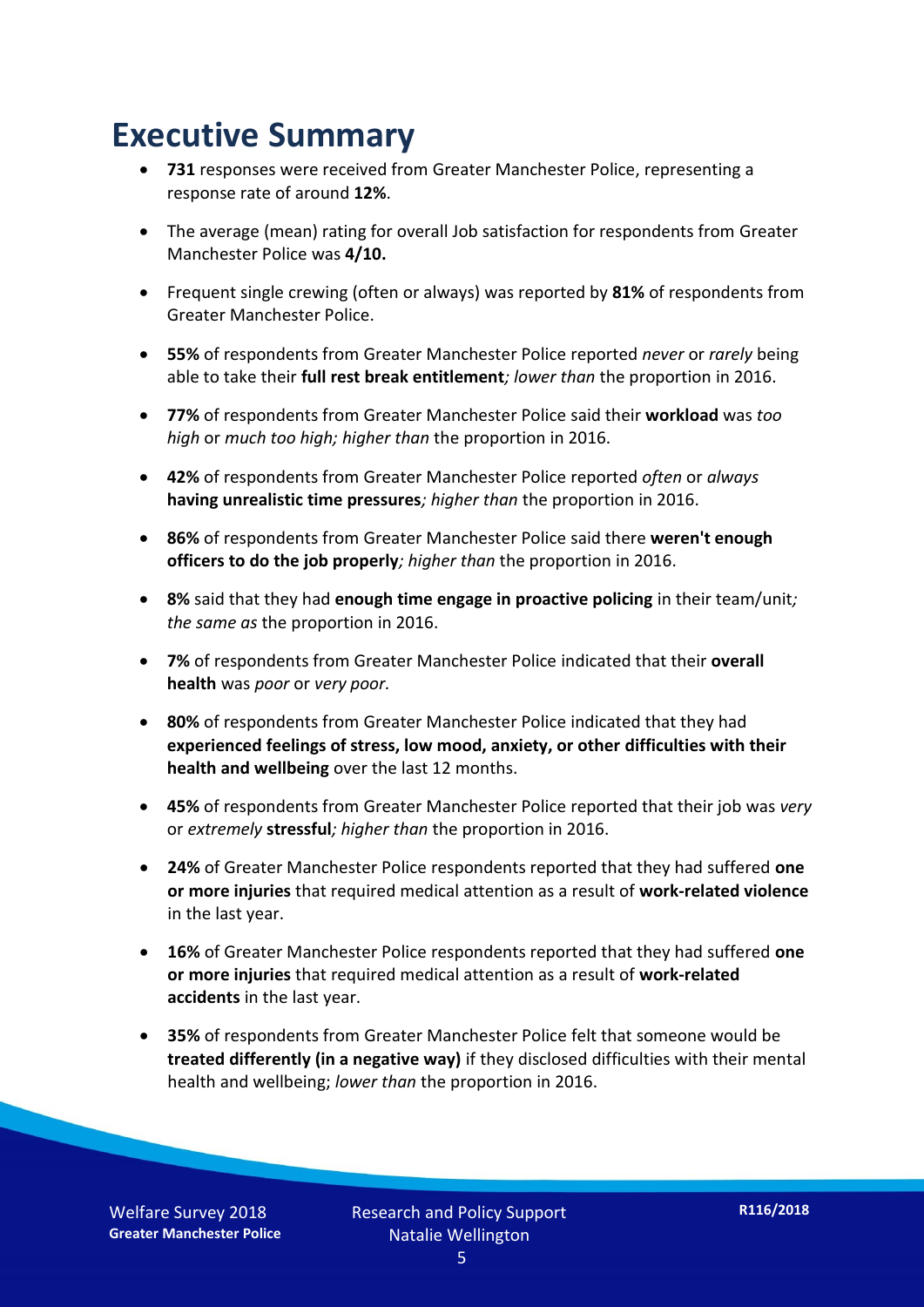### **1. WORKING ARRANGEMENTS**

#### **1.1. OVERALL JOB SATISFACTION**

Respondents were asked to rate their overall job satisfaction between 0 and 10, where 0 was 'not at all satisfied' and 10 was 'completely satisfied.'

The average (mean) rating for overall job satisfaction for respondents from Greater Manchester Police was 4/10 (range 0-10), with 35% of respondents reporting an overall job satisfaction rating of 2 or less.

This can be compared to the National average of 4/10, and 32% of respondents reported an overall job satisfaction rating of 2 or less.

#### **1.2. SHIFTS**

4% of respondents from Greater Manchester Police reported that their formal shift duration was more than the 8-10 hours advised by the Health and Safety Executive<sup>iii</sup> and the Police Negotiating Board,<sup>iv</sup> and 4% of respondents indicated a shift length of 12 hours or more.

7% of the national sample indicated that their formal shift duration was more than 8-10 hours, and 5% indicated a shift length of 12 hours or more.

#### **1.3. SINGLE CREWING**

Among respondents from Greater Manchester Police, for whom this item was applicable, 81% reported being single crewed either *often* or *always* over the previous 12 month period. This can be compared with 75% of respondents from the national sample.

#### **1.4. BREAKS, REST DAYS AND ANNUAL LEAVE**

55% of respondents from Greater Manchester Police reported *never* or *rarely being* able to take their full rest break entitlement, and 72% reported having had two or more rest days cancelled in the previous 12 month period. In addition, 35% of respondents from Greater Manchester Police told us that they have not been able to take their full annual leave entitlement in the previous 12 month period.

Historical comparison for items relating to breaks, rest days and annual leave for **Greater Manchester Police**, are provided in Table 1.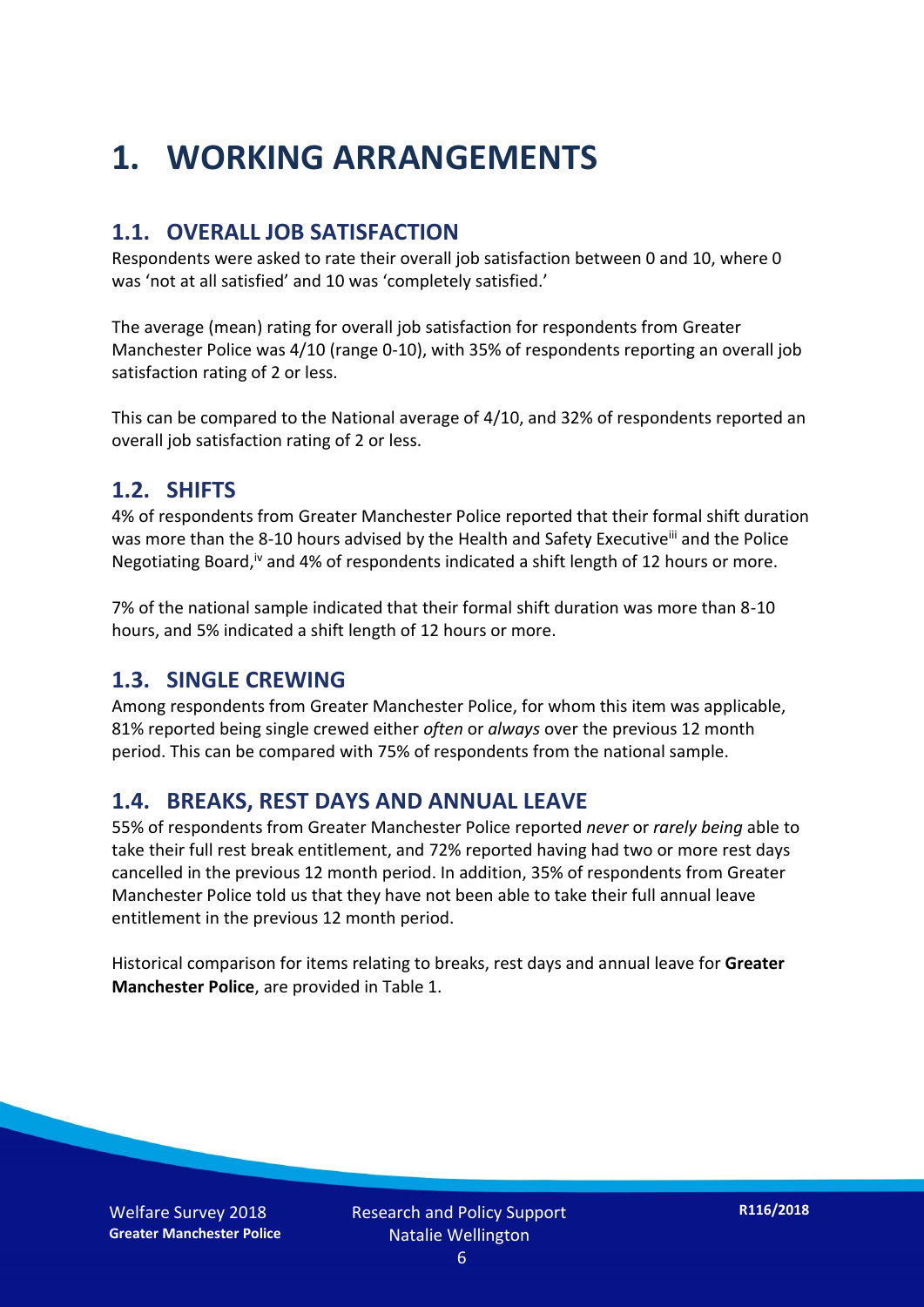| Table 1: Force level figures for breaks, rest days and<br>annual leave     | 2016 | 2018 |
|----------------------------------------------------------------------------|------|------|
| Reported being never or rarely able to take full rest<br>break entitlement | 60%  | 55%  |
| Reported having 2 or more rest days cancelled in the<br>previous 12 months | 67%  | 72%  |
| Reported being unable to take their full annual leave<br>entitlement       | 39%  | 35%  |

Historical comparisons for items relating to breaks, rest days and annual leave for the **police service as a whole**, are provided in the table below.

| Table 2: National figures for breaks, rest days and<br>annual leave        | 2016 | 2018 |
|----------------------------------------------------------------------------|------|------|
| Reported being never or rarely able to take full rest<br>break entitlement | 53%  | 52%  |
| Reported having 2 or more rest days cancelled in the<br>previous 12 months | 76%  | 67%  |
| Reported being unable to take their full annual leave<br>entitlement       | 33%  | 31%  |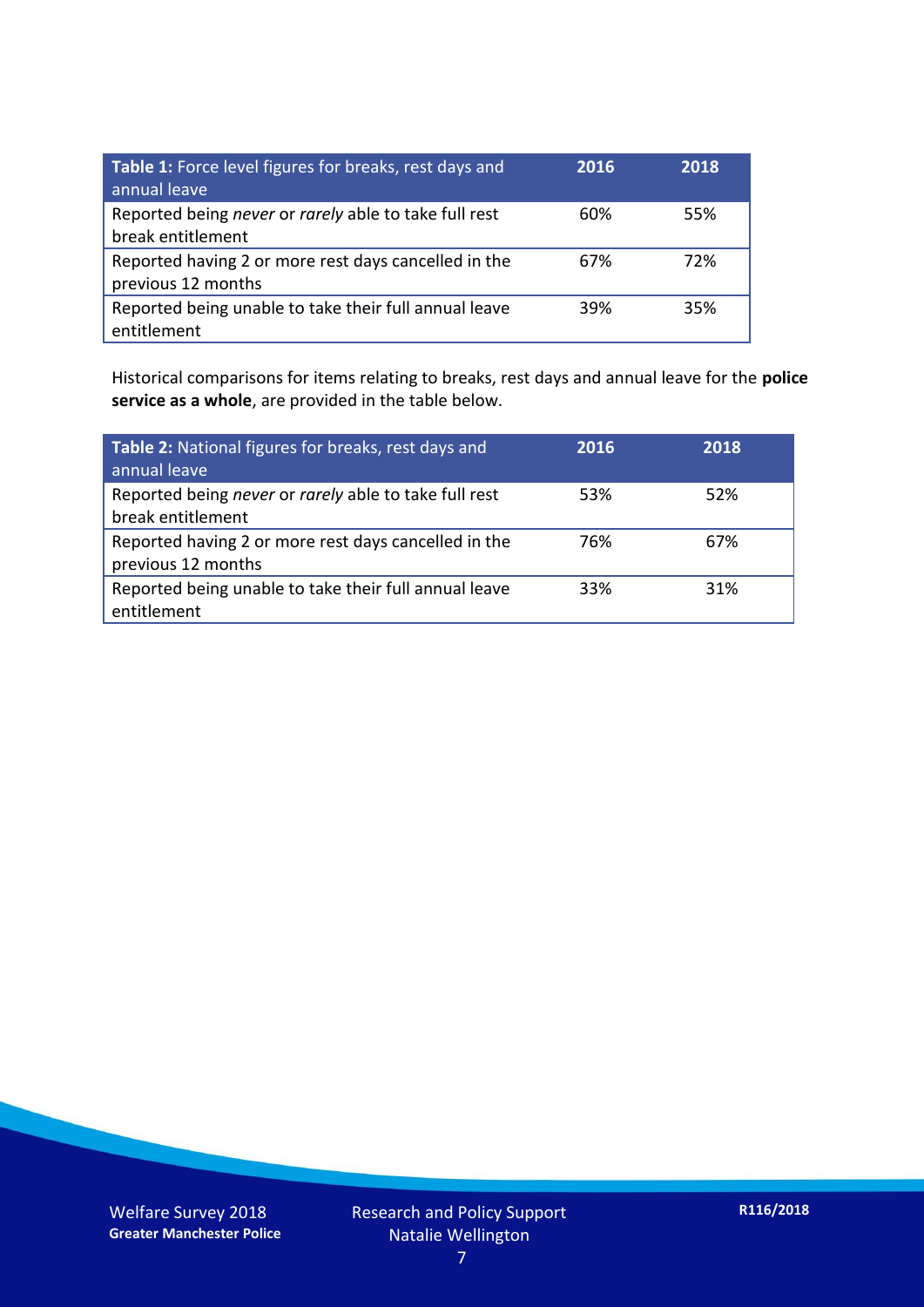### **2. DEMAND**

#### **2.1. WORKLOAD**

77% of respondents from Greater Manchester Police told us that their workload is currently *too high*, or *much too high* – *higher than* the proportion from the national sample (72%) and *higher than* the proportion reported by Greater Manchester Police in the 2016 Demand, Capacity and Welfare Survey.

#### **2.2. HSE MANAGEMENT STANDARDS**

The UK Health and Safety Executive published the Management Standards Indicator Tool (MSIT) to assist organisations in the assessment of workers exposure to dimensions of the psychosocial work environment that, if not properly managed, can lead to harm to health.<sup>v</sup> The 25-item version of the MSIT<sup>vi</sup> contains four items that measure job demands, which were included as part of the Demand, Capacity and Welfare Survey.

45% of respondents from Greater Manchester Police told us that they *often* or *always* have unachievable deadlines, and 58% that they *often* or *always* have to neglect some tasks because they have too much to do.

Historical comparisons for the MSIT job demand items for **Greater Manchester Police** are provided in the table below.

| Table 3: Force level figures for HSE MSIT job demands | 2016 | 2018 |
|-------------------------------------------------------|------|------|
| Often or always have unrealistic time pressures       | 36%  | 42%  |
| Often or always pressured to work long hours          | 25%  | 28%  |
| Often or always have to neglect some tasks because    | 48%  | 58%  |
| they have too much to do                              |      |      |
| Often or always have unachievable deadlines           | 31%  | 45%  |

Historical comparison for the MSIT job demand items for the **police service as a whole**, are provided in the table below.

| Table 4: National figures for HSE MSIT job demands | 2016 | 2018 |
|----------------------------------------------------|------|------|
| Often or always have unrealistic time pressures    | 35%  | 40%  |
| Often or always pressured to work long hours       | 26%  | 29%  |
| Often or always have to neglect some tasks because | 43%  | 54%  |
| they have too much to do                           |      |      |
| Often or always have unachievable deadlines        | 29%  | 38%  |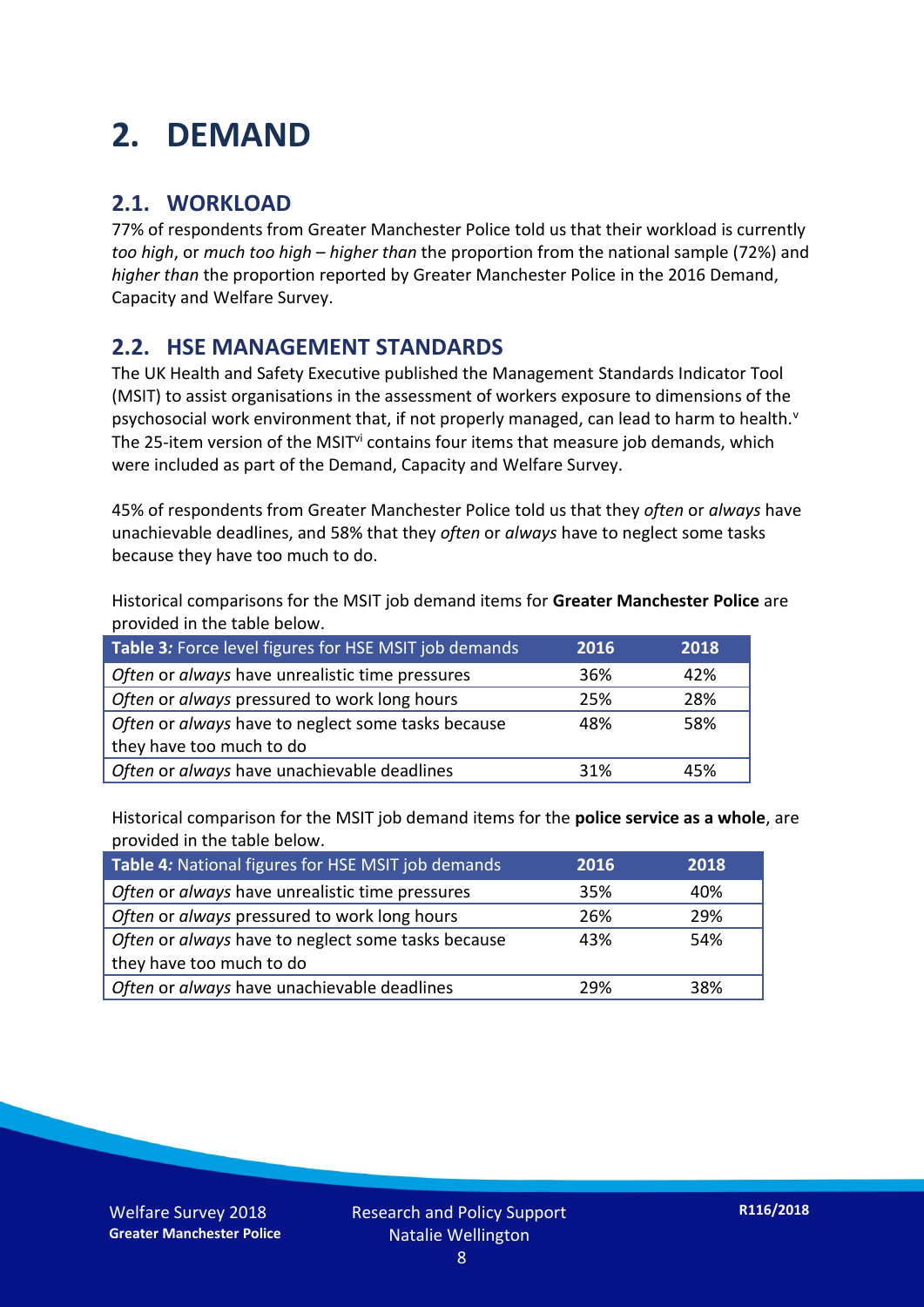#### **2.3. AMOUNT AND PACE OF WORK**

77% of respondents from Greater Manchester Police *disagreed* or *strongly disagreed* that they were able to meet all of the conflicting demands on their time, whilst 8% *agreed* or *strongly agreed* that they had enough time engage in proactive policing in their team/unit. The proportion of officers from Greater Manchester Police reporting to have enough time to engage in proactive policing is *the same as* the proportion in 2016.

Across the police service as a whole, 74% of respondents *disagreed* or *strongly disagreed* that they were able to meet all of the conflicting demands on their time and 90% *disagreed* or *strongly disagreed* that there are enough officers to manage all the demands made on their team/unit.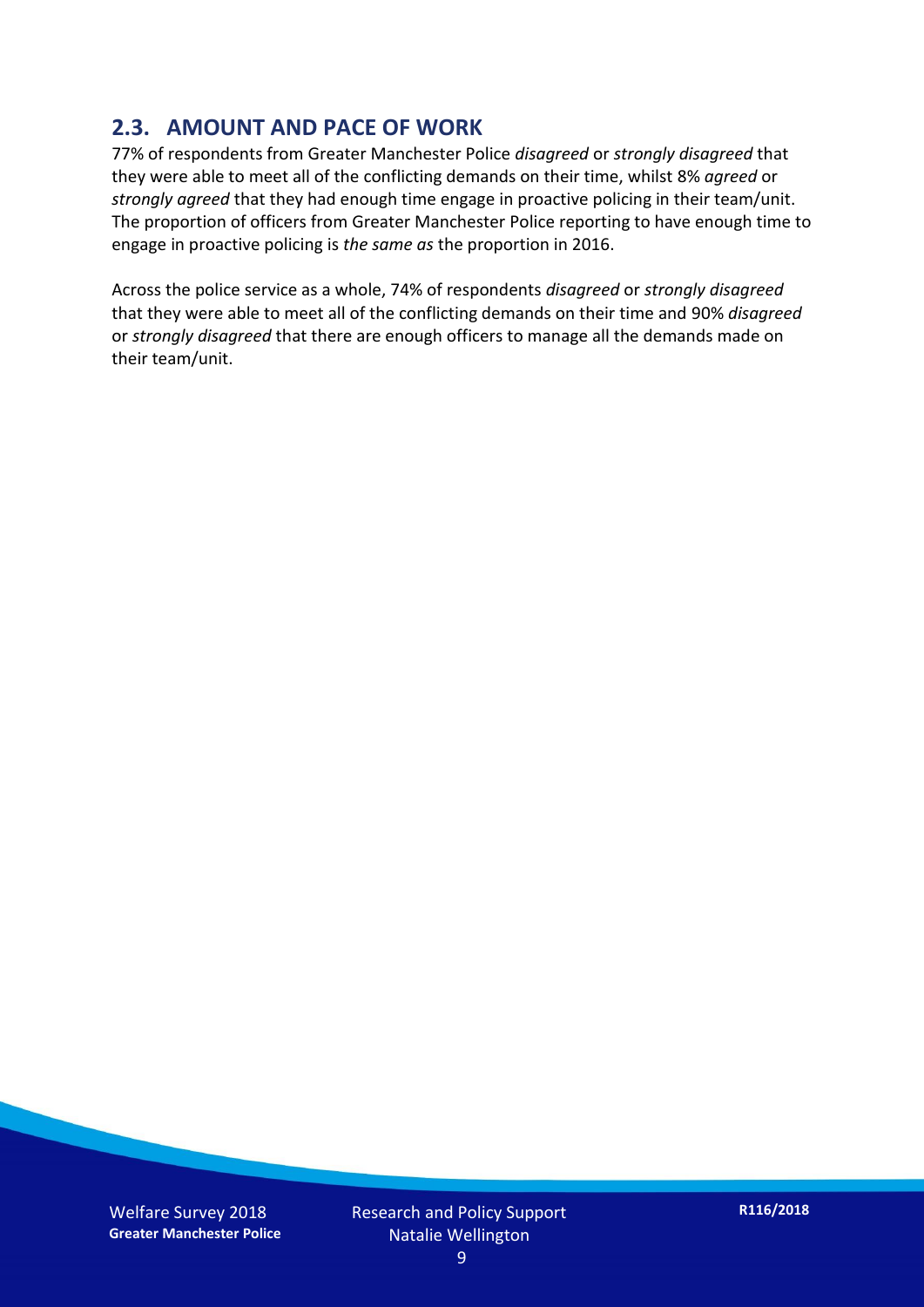## **3. CAPACITY**

#### **3.1. MINIMUM OFFICER STAFFING**

56% of respondents from Greater Manchester Police indicated that their team or unit had a minimum officer staffing level.

Among respondents whose team or unit had a minimum officer staffing level, 38% indicated that this level was *never* or *rarely* achieved. This can be compared to 2016 where 28% of respondents from Greater Manchester Police indicated that the minimum officer staffing level was *never* or *rarely* achieved.

#### **3.2. OFFICER STAFFING ARRANGEMENTS**

76% of respondents *disagreed* or *strongly disagreed* that the way officer staffing levels are determined in their team/unit seems to be effective; *higher than* the proportion reported in 2016.

Historical comparisons of two key items relating to capacity to deal with demand for **Greater Manchester Police** are provided in the table below.

| Table 5: Force level figures for key items relating to capacity                                                     |                                                      |      |  |
|---------------------------------------------------------------------------------------------------------------------|------------------------------------------------------|------|--|
| <b>Statements</b>                                                                                                   | % of respondents who<br>disagreed with the statement |      |  |
|                                                                                                                     | 2016                                                 | 2018 |  |
| There are enough officers in my team/unit for me to do<br>my job properly                                           | 83%                                                  | 86%  |  |
| In my experience, we generally have enough officers to<br>manage all the demands being made on us as a<br>team/unit | 87%                                                  | 90%  |  |

Historical comparisons of the same items for the **police service as a whole** are provided in the table below.

| Table 6: National figures for key items relating to capacity                                                        |                                                      |      |  |  |
|---------------------------------------------------------------------------------------------------------------------|------------------------------------------------------|------|--|--|
| <b>Statements</b>                                                                                                   | % of respondents who<br>disagreed with the statement |      |  |  |
|                                                                                                                     | 2016                                                 | 2018 |  |  |
| There are enough officers in my team/unit for me to do<br>my job properly                                           | 78%                                                  | 83%  |  |  |
| In my experience, we generally have enough officers to<br>manage all the demands being made on us as a<br>team/unit | 85%                                                  | 90%  |  |  |

Welfare Survey 2018 **Greater Manchester Police**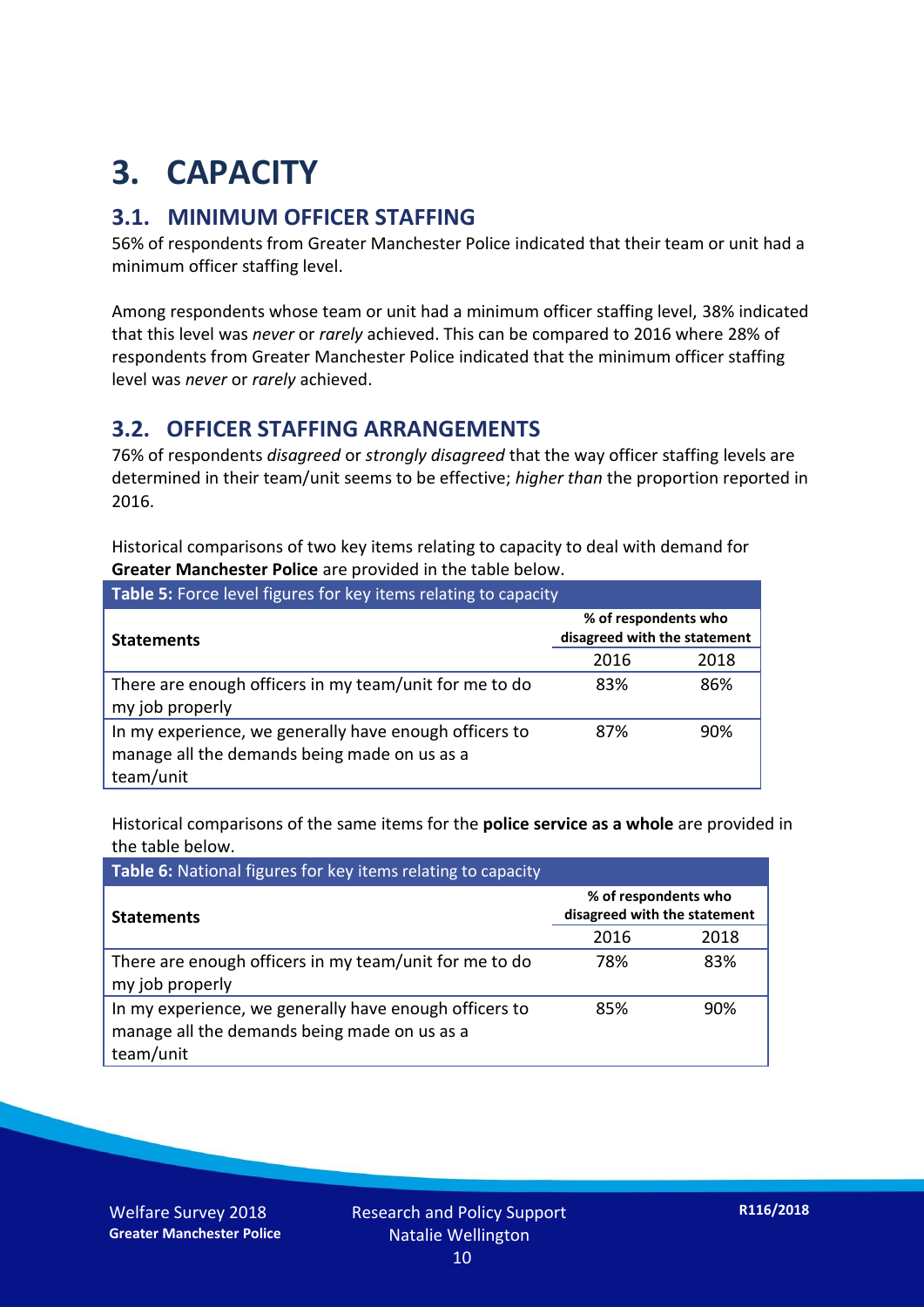### **4. HEALTH AND WELLBEING**

#### **4.1. OVERALL LIFE SATISFACTION**

Respondents were asked to rate their overall life satisfaction between 0 and 10, where 0 was 'not at all satisfied' and 10 was 'completely satisfied.'

The average (mean) rating for overall life satisfaction for respondents from Greater Manchester Police was 5/10 (range 0-10). 17% of respondents reported life satisfaction rating of 2 or less.

These results can be compared to the National average of 6/10, with 15% of respondents reporting an overall life satisfaction rating of 2 or less.

#### **4.2. OVERALL PHYSICAL HEALTH**

Participants were asked to rate their overal health on a scale from *very good* to *very poor*. An historical comparison for both national and local figures for this item are below.

| Table 7: Self-rated overall physical health |                       | 2016 | 2018 |
|---------------------------------------------|-----------------------|------|------|
|                                             | Very poor             | 1%   | 0%   |
|                                             | Poor                  | 10%  | 7%   |
| <b>Force level figures</b>                  | Neither good nor poor | 19%  | 18%  |
|                                             | Good                  | 57%  | 54%  |
|                                             | Very good             | 12%  | 20%  |
| <b>National figures</b>                     | Very poor             | 1%   | 1%   |
|                                             | Poor                  | 11%  | 6%   |
|                                             | Neither good nor poor | 23%  | 17%  |
|                                             | Good                  | 53%  | 54%  |
|                                             | Very good             | 13%  | 23%  |

#### **4.3. SINGLE ITEM INDICATOR OF STRESS**

Work related stress was measured using a single-item measure. 45% of respondents from Greater Manchester Police presented with a non-diagnostic case of work-related stress.<sup>vii</sup>

This is *higher than* the proportion reported in the 2016 iteration of this survey and *higher than* the proportion reported in this year's national results.

Stress outside of work was assessed using an adaptation of the work-related stress measure. 13% of respondents from Greater Manchester Police presented with a non-diagnostic case of stress outside of work.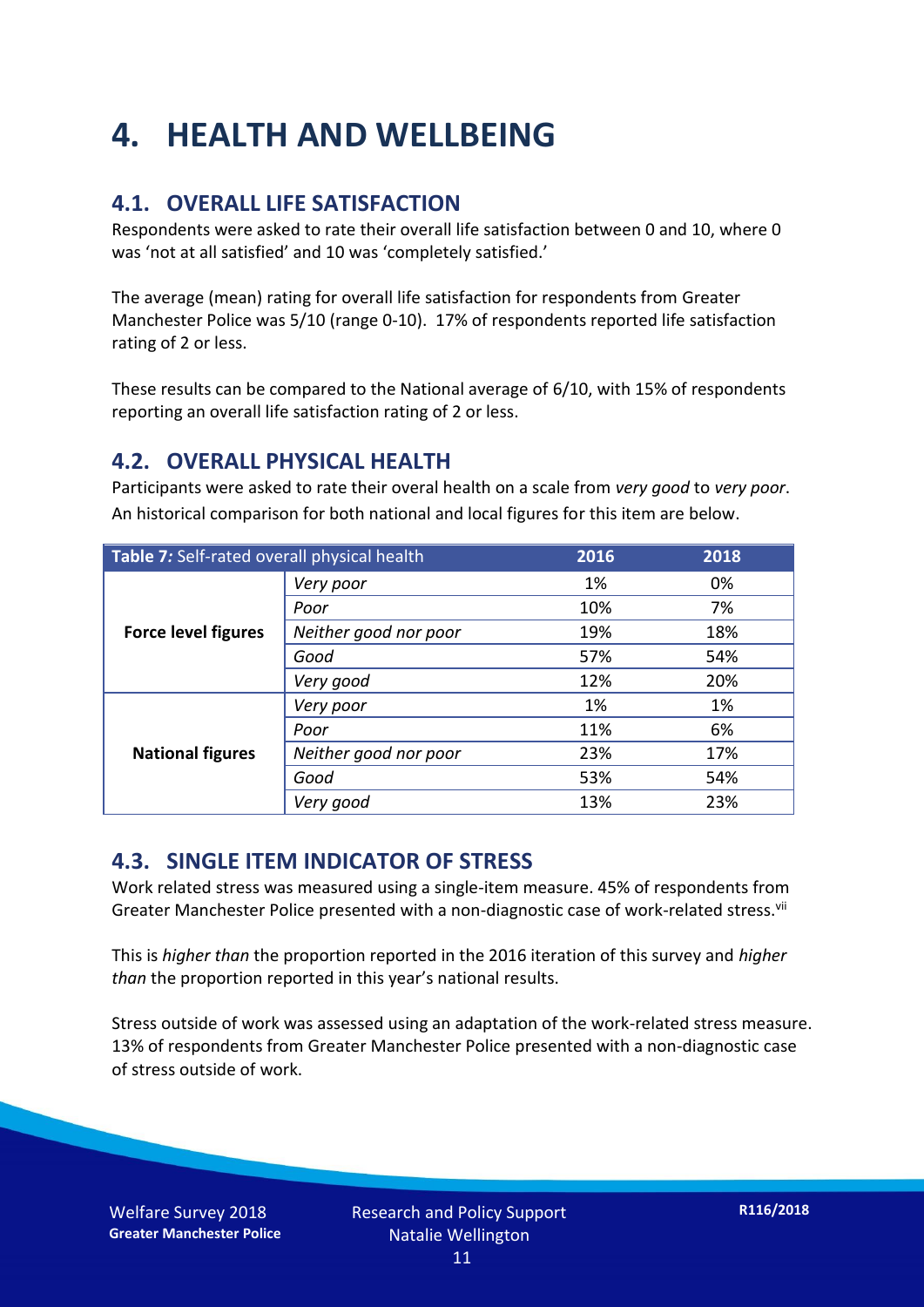#### **4.4. SINGLE ITEM INDICATOR FOR MENTAL HEALTH**

A top-level broad overview of mental wellbeing was established using an item that asked respondents to indicate whether they had experienced feelings of stress, low mood, anxiety, or other difficulties with their health and wellbeing over the last 12 months.

80% of respondents from Greater Manchester Police indicated that they had experienced feelings of stress, low mood, anxiety, or other difficulties with their health and wellbeing over the last 12 months; with 95% also indicating that these feelings were caused, or made worse by work.

#### **4.5. MENTAL WELLBEING**

Mental wellbeing can be broadly conceptualized as having two dimensions. The first concerns positive affect (i.e. pleasurable aspects of wellbeing such as feelings of optimism, cheerfulness, and relaxation). The second concerns psychological functioning (i.e. such as clear thinking, self-acceptance, personal development, competence, and autonomy).

To investigate mental wellbeing in more detail the two-dimensional structure of mental wellbeing described above was assessed using the short Warwick-Edinburgh Mental Wellbeing Scale (SWEMWBS). viii The scale asks individuals to rate their experience during the last two weeks for seven positively framed statements.

SWEMWBS findings for **Greater Manchester Police** are presented in the table below alongside those for national sample for 2016 and 2018.

**Table 8**: % of respondents that reported experiencing the following positive aspects of wellbeing *rarely* or *none of the time* over the previous 2 weeks

| <b>SWEMWBS item</b>                           | <b>National figures</b> |      | <b>Force level figures</b> |      |
|-----------------------------------------------|-------------------------|------|----------------------------|------|
|                                               | 2016                    | 2018 | 2016                       | 2018 |
| I've been feeling optimistic about the future | 62%                     | 36%  | 69%                        | 40%  |
| I've been feeling useful                      | 28%                     | 25%  | 28%                        | 27%  |
| I've been feeling relaxed                     | 60%                     | 48%  | 61%                        | 49%  |
| I've been dealing with problems well          | 20%                     | 19%  | 20%                        | 22%  |
| I've been thinking clearly                    | 16%                     | 16%  | 16%                        | 17%  |
| I've been feeling close to other people       | 34%                     | 28%  | 37%                        | 32%  |
| I've been able to make up my own mind         | 13%                     | 10%  | 13%                        | 13%  |
| about things                                  |                         |      |                            |      |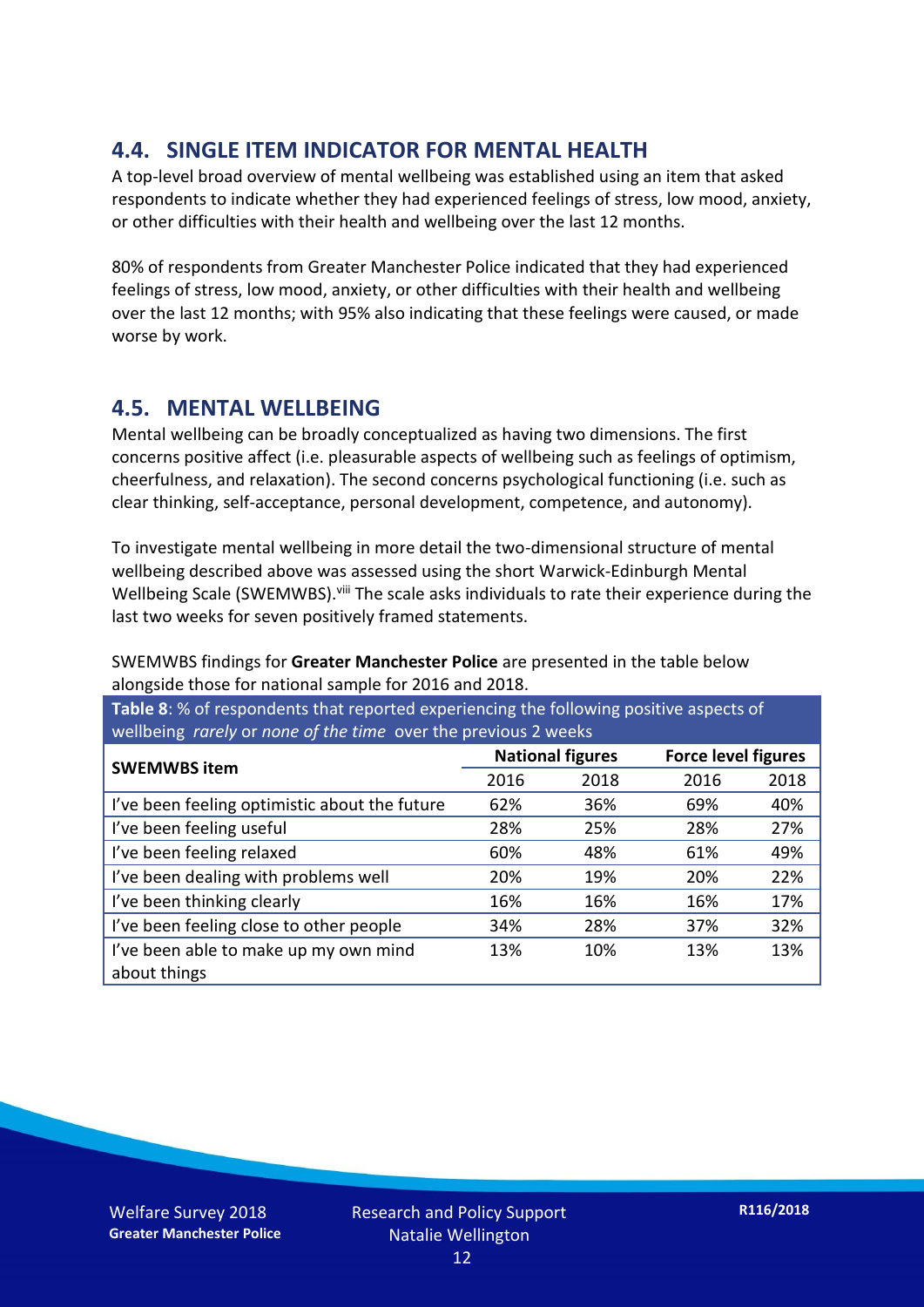#### **4.6. HELP SEEKING**

A question was applied to identify those who had ever **sought help** for feelings of stress, low mood, anxiety, or any other difficulties with mental health and wellbeing. Examples of sources of help were provided including GP, occupational health department, psychologist, therapist, and counsellor.

42% of responses from Greater Manchester Police had previously sought help for feelings of stress, low mood, anxiety or other difficulties with their mental health and wellbeing, 57% of which had done so within the last 12 months.

Welfare Survey 2018 **Greater Manchester Police** Research and Policy Support Natalie Wellington 13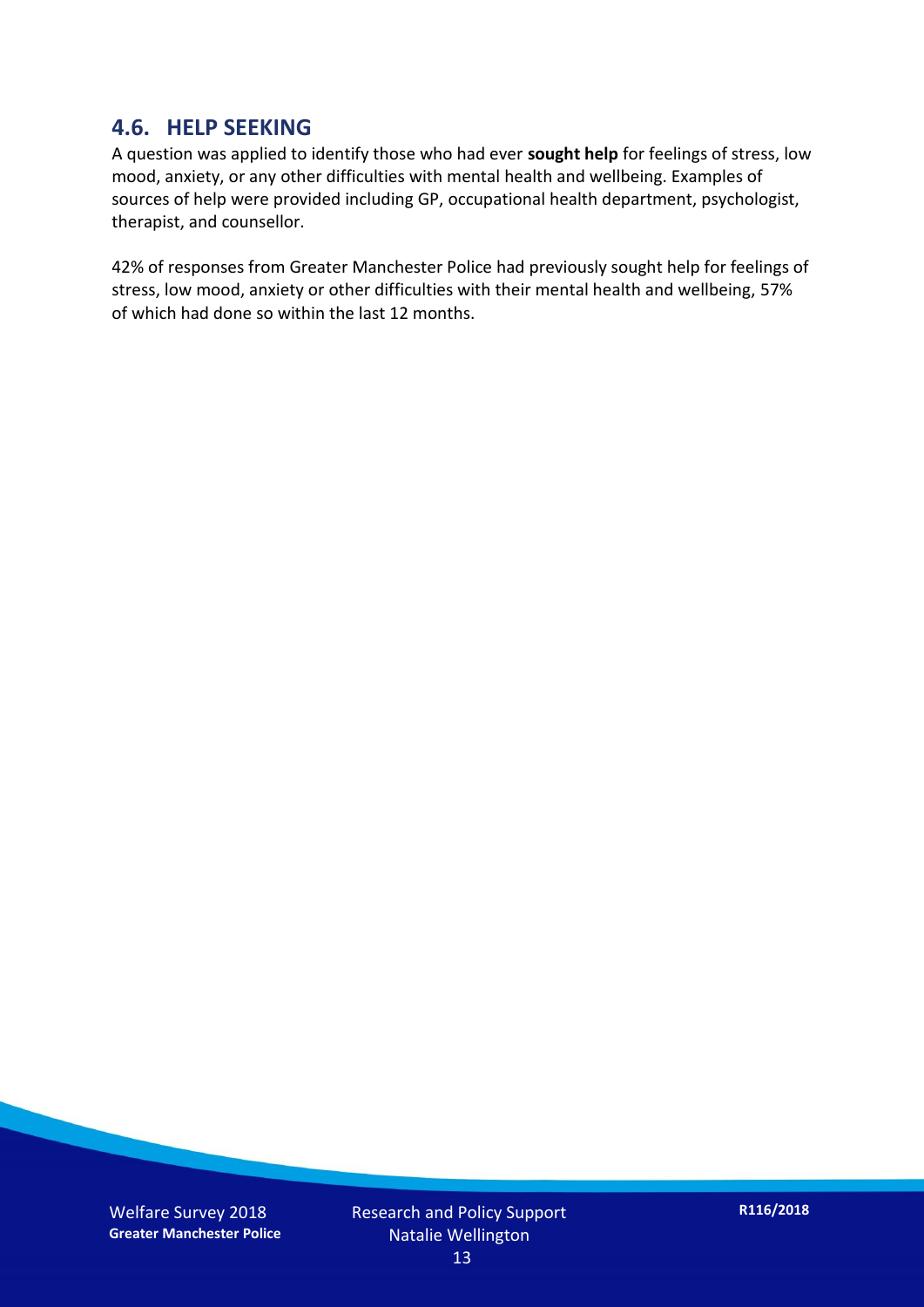### **5. ABSENCE BEHAVIOUR**

#### **5.1. ABSENCE**

59% of respondents from Greater Manchester Police reported one or more days of sickness absence and 40% of respondents indicated that at least one day of their sickness absence was attributable to stress, depression, or anxiety.

The national proportion of respondents who had taken one or more days of sickness absence was 56% and 32% of respondents indicated that at least one day of their sickness absence was attributable to stress, depression, or anxiety.

#### **5.2. PRESENTEEISM AND LEAVEISM**

Presenteeism is the act of attending work while ill. This has been shown to be associated with subsequent health decline, particularly in relation to burnout,  $\alpha$  and can to lead to elevated absenteeism.<sup>x</sup> Moreover, evidence suggests that presenteeism can compound the effects of the initial illness and negatively influence job satisfaction, resulting in negative job attitudes and withdrawal from work.<sup>xi</sup>

Leaveism is a recently coined term to describe hidden sickness absence and work undertaken during rest periods, including using allocated time off such as annual leave entitlements to take time off when they are in fact unwell.

Findings for Greater Manchester Police are presented in the graph below.



#### *Figure 1: Force level figures for presenteeism and leaveism*

Welfare Survey 2018 **Greater Manchester Police**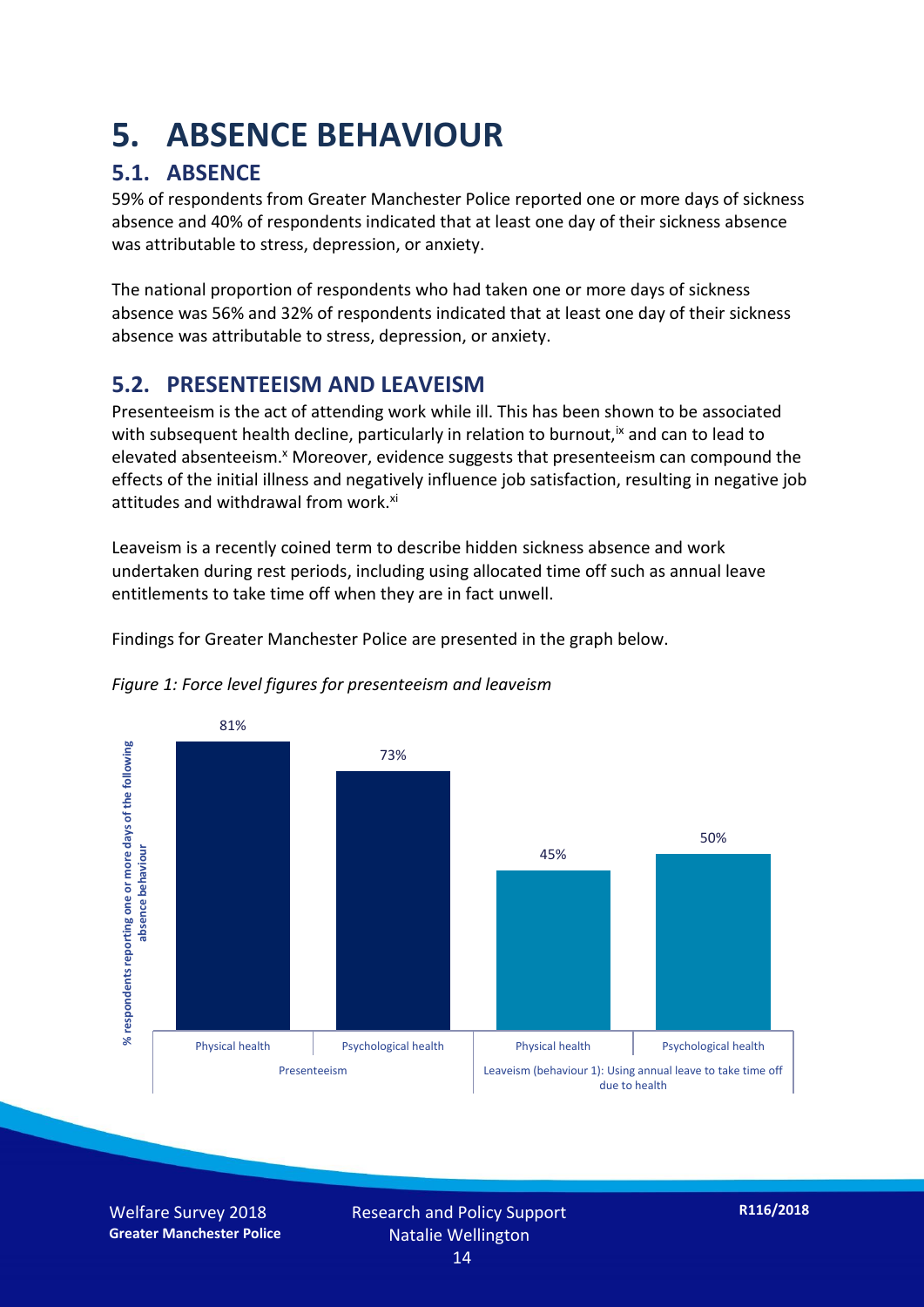### **6. Violence and physical injuries**

#### **6.1. VIOLENCE**

Verbal and physical violence was assessed using four questions regarding how often officers received verbal insults, verbal threats, unarmed physical attacks, and attacks with a weapon from members of the public over the previous 12 months. Findings are presented in the table below.

**Table 9:** Force level figures for frequency of verbal and physical violence from members of the public

| <b>Type of violent victimisation</b>               | % of respondents indicating frequency<br>of experience as at least once a week |      |  |
|----------------------------------------------------|--------------------------------------------------------------------------------|------|--|
|                                                    | 2016                                                                           | 2018 |  |
| Verbal insults (e.g., swearing, shouting, abuse)   | 43%                                                                            | 37%  |  |
| Verbal threats (e.g., threat of hitting, threat of | 27%                                                                            | 23%  |  |
| kicking)                                           |                                                                                |      |  |
| *Spitting assaults (i.e. being deliberately spat   |                                                                                | 3%   |  |
| upon)                                              |                                                                                |      |  |
| Unarmed physical attacks (e.g., struggling to      | 16%                                                                            | 15%  |  |
| get free, wrestling, hitting, kicking)             |                                                                                |      |  |
| Use of a deadly weapon (e.g., stick, bottle, axe,  | 2%                                                                             | 1%   |  |
| firearm)                                           |                                                                                |      |  |

\*Spitting assaults data was only available from 2018.

#### **6.2. INJURIES**

24% of Greater Manchester Police respondents reported that they had suffered one or more injuries that required medical attention as a result of work-related **violence** in the last year – losing more than 701 days in sickness absence.

This is *higher than* the proportion reporting one or more injuries as a result of work-related **violence** than reported in the 2016 iteration of this survey and *higher than* the proportion compared to this year's national results.

16% of Greater Manchester Police respondents also reported that they had suffered one or more injuries that required medical attention as a result of work-related **accidents** in the last year – losing more than 488 days in sickness absence.

This is *lower than* the proportion reporting one or more injuries as a result of work-related **accidents** in the 2016 iteration of this survey and *higher than* the proportion compared to this year's national results.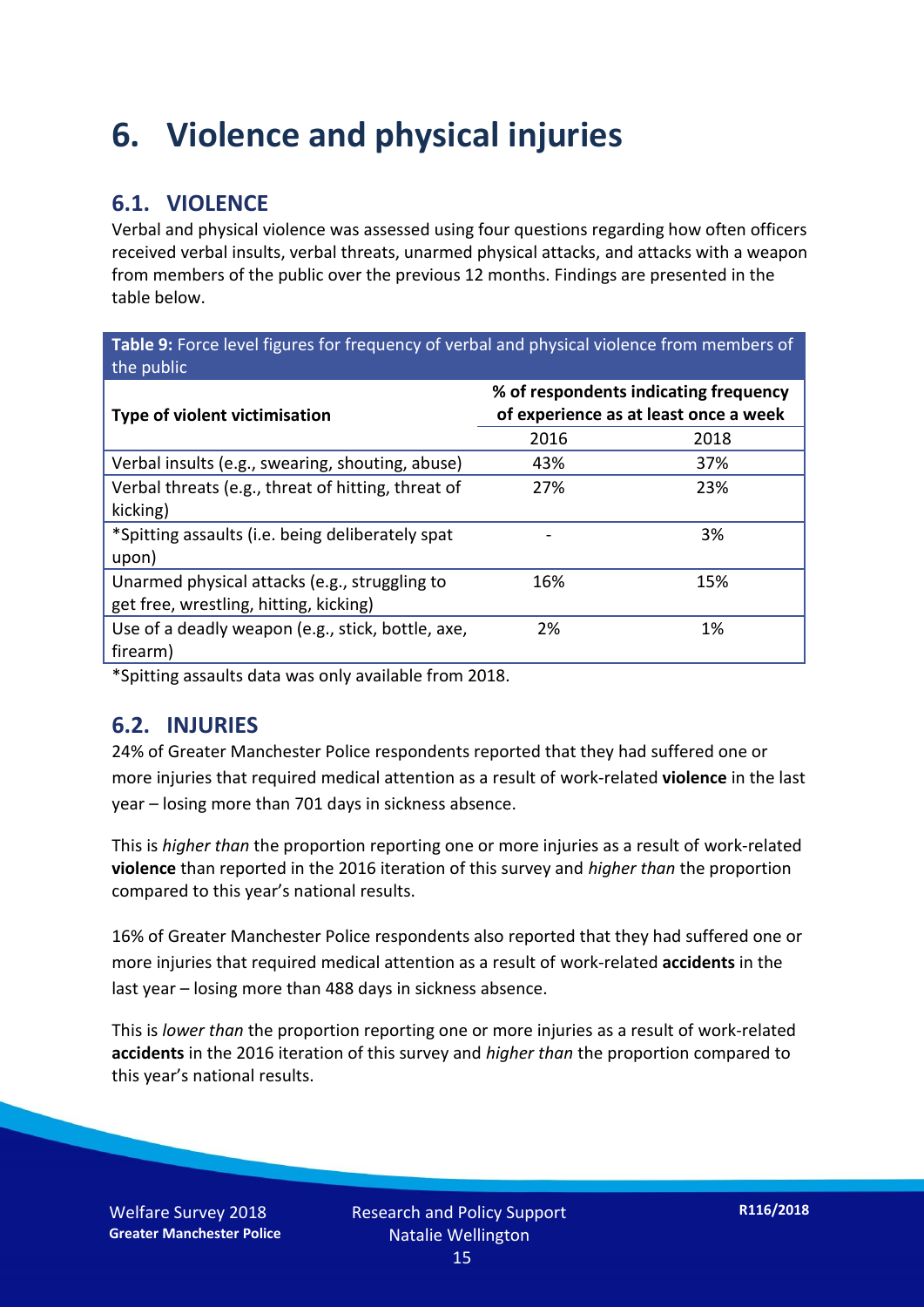### **7. ORGANISATIONAL SUPPORT: MENTAL HEALTH & WELLBEING**

Participants who indicated that they had sought help for difficulties with mental health and wellbeing were presented with additional questions concerning disclosure to a line manager.

#### **7.1. DISCLOSURE**

76% of respondents from Greater Manchester Police, for whom it was applicable, reported that they had disclosed seeking mental health and wellbeing support to their line managers. This can be compared with 68% from the same survey in 2016.

#### **7.2. REASONS FOR NON-DISCLOSURE**

Respondents who did not disclose to their line managers that they had sought mental health and wellbeing support, were asked to indicate why. Findings are presented in the table below.

| Table 10: Reasons for non-disclosure                        |                     |                 |
|-------------------------------------------------------------|---------------------|-----------------|
|                                                             | % of total mentions |                 |
| Item                                                        | Force level         | <b>National</b> |
|                                                             | figures             | figures         |
| I was worried that my other colleagues would find out       | 12%                 | 10%             |
| I thought it would negatively affect my opportunities for   | 10%                 | 11%             |
| promotion and/or specialising                               |                     |                 |
| It wasn't affecting my work                                 | 6%                  | 7%              |
| I didn't want to be treated differently (in a negative way) | 13%                 | 13%             |
| I felt it was a personal matter                             | 18%                 | 20%             |
| I have had negative experiences of disclosing in the past   | 7%                  | 6%              |
| I thought it would have a negative impact on my career      | 9%                  | 10%             |
| There is a negative attitude in the police service towards  | 13%                 | 12%             |
| people who experience difficulties with their mental health |                     |                 |
| and wellbeing                                               |                     |                 |
| I did not think my line manager would treat me with         | 5%                  | 7%              |
| empathy                                                     |                     |                 |
| For reasons other than those listed above                   | 5%                  | 4%              |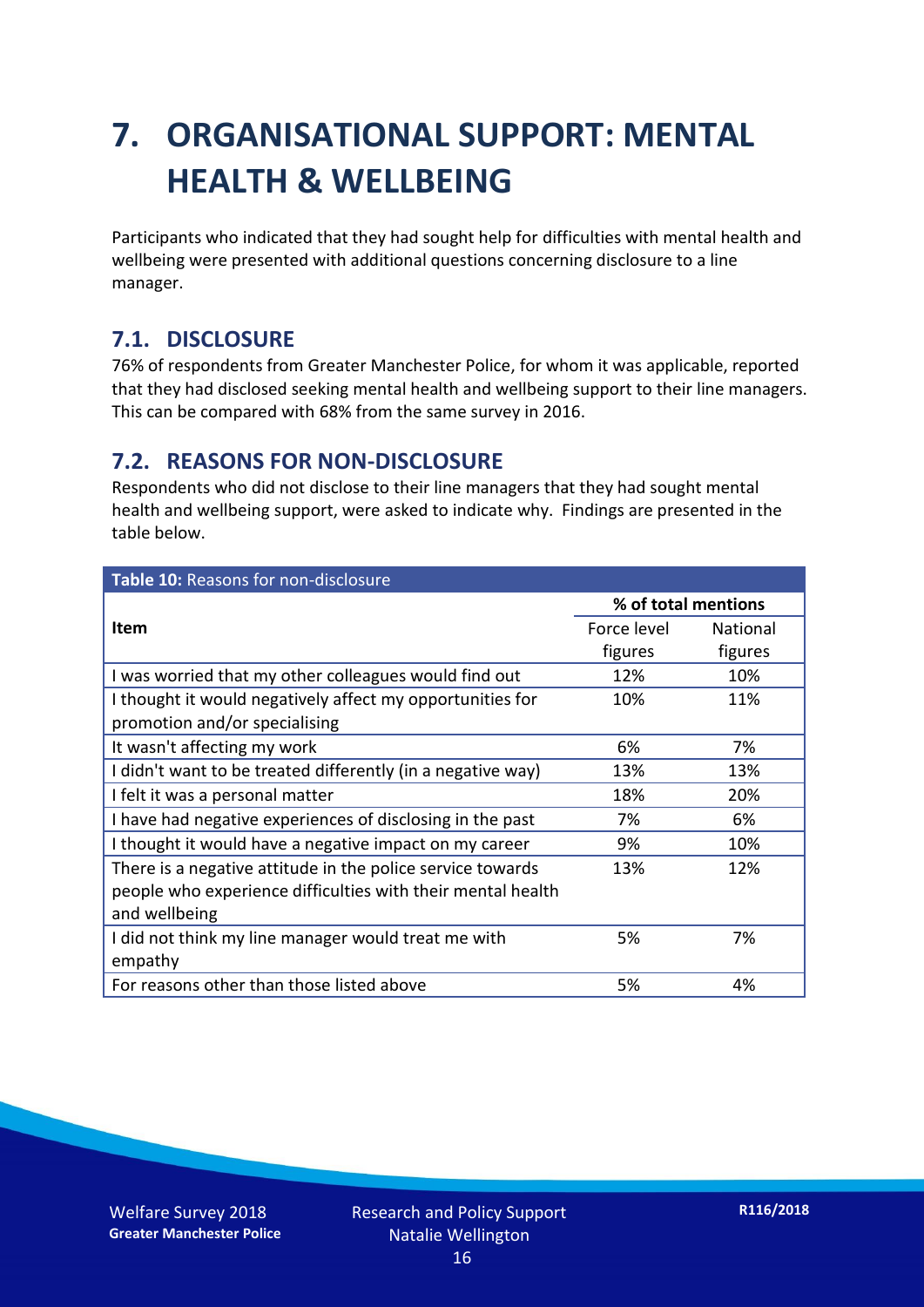#### **7.3. ATTITUDES TO MENTAL HEALTH AND WELLBEING**

All respondents were asked about the attitude of the police service towards mental health and wellbeing.

Respondents were provided with a list of statements, and asked to indicate the extent to which they agreed or disagreed with the statement.

The table below shows the percentage of respondents who agreed with three key statements about the police services attitudes towards mental health and wellbeing for both Greater Manchester Police, and the police service as a whole.

| Table 11: Attitudes to mental health and wellbeing |                                                    |                         |
|----------------------------------------------------|----------------------------------------------------|-------------------------|
| <b>Statements</b>                                  | % of respondents that agreed with<br>the statement |                         |
|                                                    | Force level figures                                | <b>National figures</b> |
| The police service encourages staff to talk openly | 43%                                                | 45%                     |
| about mental health and wellbeing                  |                                                    |                         |
| Someone would be treated differently (in a         | 35%                                                | 37%                     |
| negative way) if they disclosed difficulties with  |                                                    |                         |
| their mental health and wellbeing                  |                                                    |                         |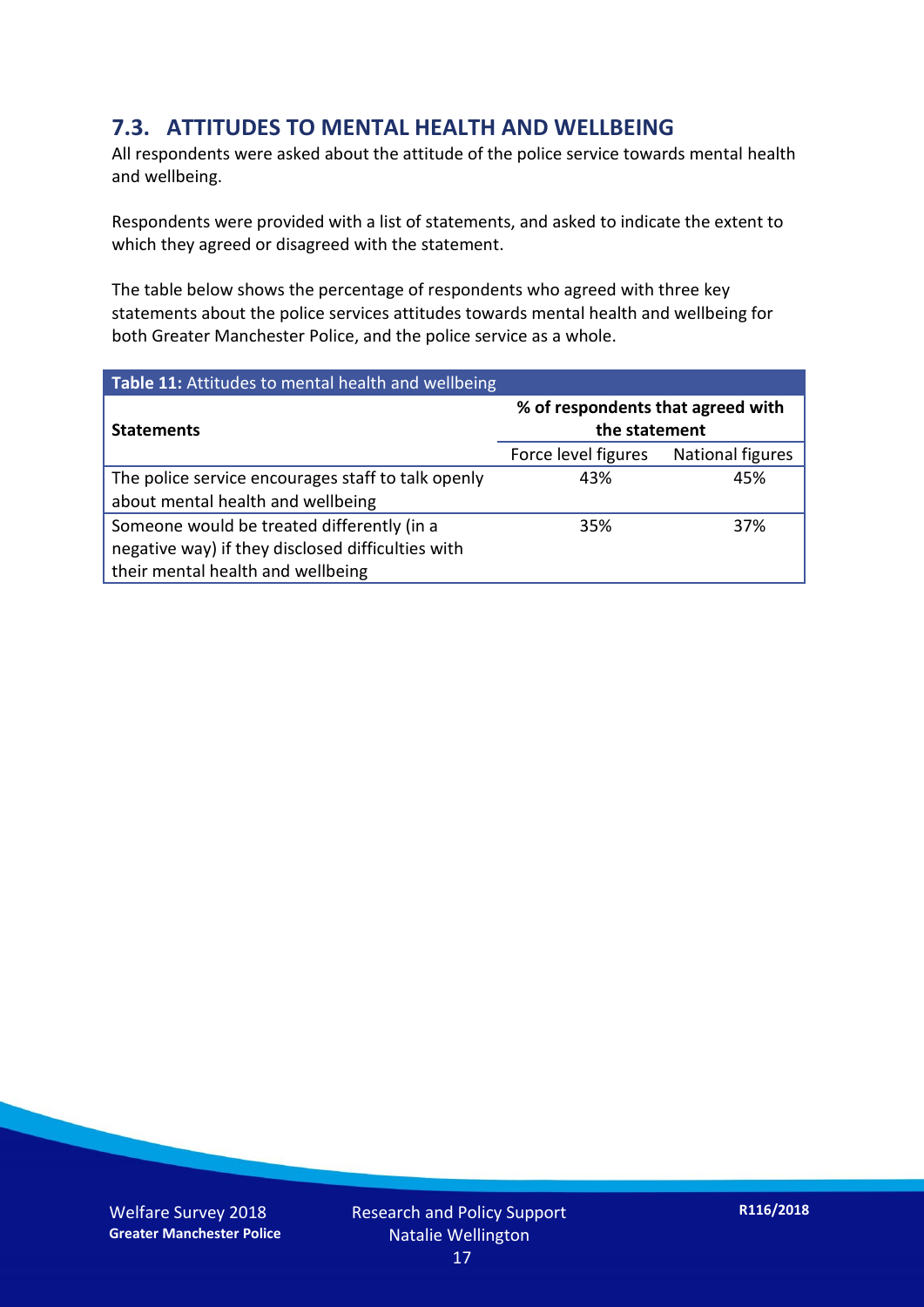### **8. Notes for JBBs**

Additional findings from the 2018 Demand, Capacity and Welfare survey are available on request from the Research and Policy department. Additional topics include, but are not limited to:

- Morale,
- Fatigue and sleep,
- Managerial mental health and wellbeing support,
- Organisational change, and
- Organisational justice.

The findings of the survey can also be broken down in more detail in terms of different demographic groups, such as rank, role or length of service. However please be aware that we can only go into a certain level of detail with this demographic data in order to preserve respondents' confidentiality.

JBBs wishing to obtain further information can contact [ResearchandDataCollection@polfed.org](mailto:ResearchandDataCollection@polfed.org) to discuss their requirements.

The Research and Policy Department only has one member of staff responsible for these data requests; please bear this in mind in terms of turnaround times and the amount of data you request when contacting the team.

All other interested parties should speak to their local JBB in the first instance.